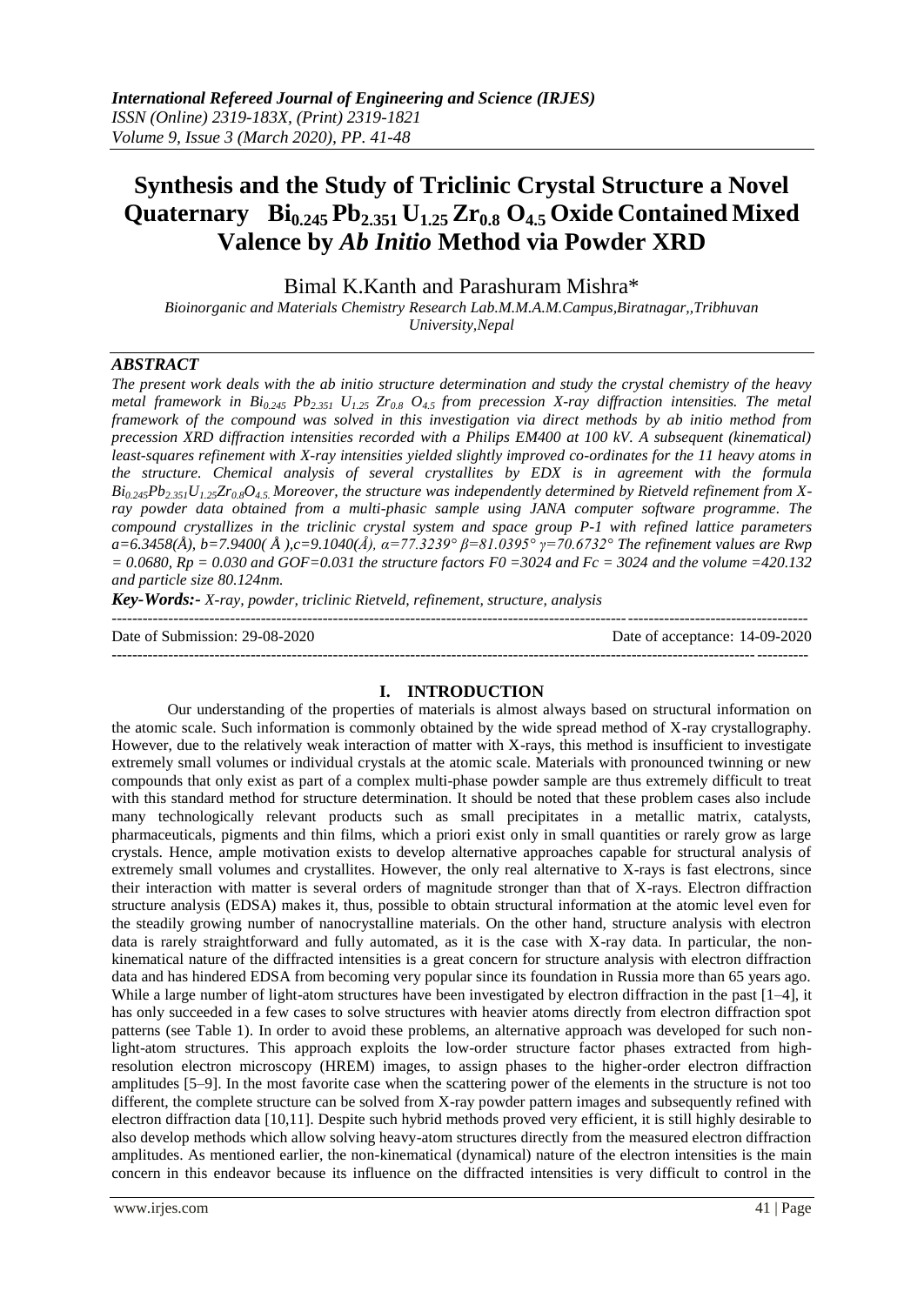diffraction experiment. However, today it is generally believed that the precession X-ray diffraction via powder pattern is most popular technique of structure determination of mixed metal oxide method. In this method a small focused or parallel X-ray beam is scanned at a constant angle around the optic axis to produce a hollowcone illumination of the sample. Those electron beams leaving the specimen exit-plane are then descanted in such a way that a stationary spot diffraction pattern is formed. Thus, this method is, in principle, equivalent to the precession technique known from X-ray crystallography, where a crystal is turned (tilted) through a small angle about an axis perpendicular to the (stationary) beam [13]. Due to this geometry, the X -ray diffraction pattern consists of many reflections far out in reciprocal space with intensities that are integrated over the excitation error. The most important effect for quantitative work is, however, that this integration considerably limits the non-systematical dynamical interactions which are most pronounced under on-zone axis conditions [14–16]. On the other hand, structure analysis with electron data is rarely straightforward and fully automated, as it is the case with X-ray data because now-a-days powder X- ray diffraction has been routinely used a nondestructive fingerprinting technique. It has also been used in studies related to structural phase transitions at variable temperature and pressure. Hence, the present study aims at the preparation of  $\rm{Bi_{0.245} Pb_{2.351} U_{1.25} Zr_{0.8}}$  $O_{4,5}$  through the solid state reaction method and the determination of the structure of  $B_{10,245}P_{2,351}U_{1,25}Zr_{0.8}O_{4,5}$ powders through powder X-ray diffraction technique. The extensive search for novel inorganic materials with open frameworks formed of tetrahedral and octahedral delimiting inter-layer spaces (2D), tunnels (3D) or cages (1D) where cations are housed, represent currently a field of intense activity including several disciplines: solidstate chemistry, physics, mechanics, and mainly ionic conductivity properties and their use as battery materials. Chloride of transition and nontransition metals contained mixed valence ions are well known for their thermal stability and the simplicity of synthesis. The aim of this work is determine structure of titled compound by ab initio method with the help of powder XRD and the study of morphology as well as electrical property as well as crystal chemistry [17, 18].

#### **II. MATERIALS AND METHODS**

All chemicals used were analytical grade. A polycrystalline sample of  $Bi_{0.245}Pb_{2.351}U_{1.25}Zr_{0.8}O_{4.5}$  was synthesized by a standard solid state reaction using a mixture of high purity reagents of  $UO_2$ ,  $Bi_2O_3$ ,  $ZrO_2$  and PbO<sub>2</sub> contained mixed valence as the starting materials in the molar ratio of  $1 : 1 : 1$  of parent materials. The mixture was ground carefully, homogenized thoroughly with methanol (99%) in an agate mortar and then packed into an alumina crucible and calcined at 1000°C in air for 30h with several intermediate grindings. Finally the product was pressed into pallets and sintered at 100 K/h. Powder X-ray diffraction (XRD) data were collected at room temperature in the angular range of  $2\theta = 10$  to 90 with scan step width of 0.02° and a fixed containing time of 15 s using Philips powder diffractometer with graphite monochromatic CuKa radiation. The powder was rotated during the data collection to minimize preferred orientation effect if any. The program TREOR in CRYSFIRE [19] was used to index the powder pattern which give triclinic system .SIRPOW92 was used to locate the positional parameters of constituent atoms. The full pattern is fitting and peak decomposition in the space group P-1 using check cell program. The structural parameters were refined by the Reitveld method using the JANA program which gave at  $1000^{\circ}$ C. The refinement values are Rwp = 0.0680, Rp = 0.030 and GOF=0.031 the structure factors F0 = 3024 and Fc = 3024. The density is determined by Archimedes principle. RESULTS AND DISCUSSIONS

Indexation. at first, a Search−Match procedure was launched using the in-house XRD pattern No.1 with X'pert Highscore Plus9 without providing any phase identification. Consequently, an autoindexation procedure was applied on in-house HQ XRD data. Note that HRPD data from ESRF had not yet been collected at this stage of the study. The auto-indexation programs implemented in HighScore Plus were run using the angular positions of the first 25 peaks observed in the pattern, which all have small to tiny relative intensities ranging from 0.1 to 4.7%. Let us notice that the maximum intensity was observed for the 30th peak at 45.278° 2θ, which was therefore not included in the data set used for auto indexation Shown in figure 1 which is spectra of  $Bi_{0.245}Pb_{2.351}$  $U_{1.25} Zr_{0.8} O_{4.5}$ . The auto indexation programs Treor,10 Dicvol,11 and McMaille12 gave the same result in the TRICLINIC system with a=6.3458(Å), b=7.9400(Å),c=9.1040(Å),  $\alpha$ =77.3239° β=81.0395° γ=70.6732°  $Rp=0.0112, Rwp=0.01639,$ volume  $420.59 \text{ Å}^3$  and GOF=00.014. and a factor of merit ranging from 20 to 30. All the 30 peaks were indexed. Because of the rather high value of the unit-cell volume a challenging ab initio structural resolution was expected. With the help of the diffraction mode in TEM, the reciprocal lattice was successfully reconstructed with the presence of the basis plane (001)\* thus confirming the cell parameters above (Figure 1)[20]. The Bravais lattice C of the structure was not only observed in the reciprocal lattice reconstruction but also deduced from the peak systematic absences in the basis plane (Figure 2) with the extinction condition for hk0,  $h + k \neq 2n$ . In order to confirm definitively the validity of the Bravais lattice C, a Le Bail refinement13 was launched on XRD pattern No.1 in space group P-1 using the JANA software.. All the Bragg peaks are perfectly indexed (Figure 3), and no other extinction condition and search for Atomic Positions. The first proposition of the number Z[21] of chemical formula units per unit cell was deduced from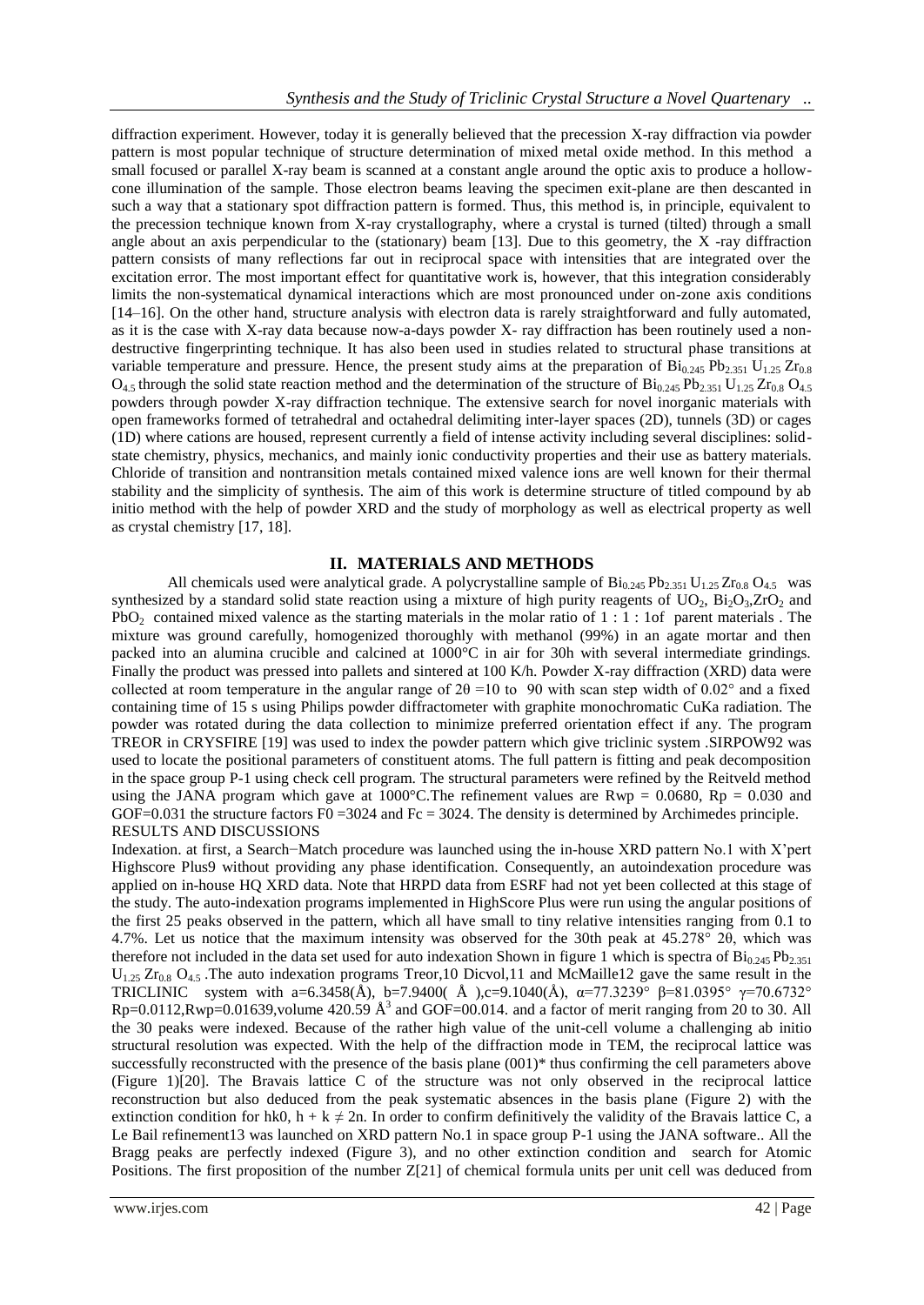the final formula  $Bi_{0.245}$  Pb<sub>2.351</sub> U<sub>1.25</sub> Zr<sub>0.8</sub> O<sub>4.5</sub>. By considering the presence of possible anionic vacancies, we started with  $Z = 2$ , leading to the global formula  $Bi_{0.245}Pb_{2.351}U_{1.25}Zr_{0.8}O_{4.5}$ . The determination of the cationic structure was primarily conducted with the XRD pattern No.1 using the intensities of the 189 first Bragg peaks extracted by the Le Bail procedure. Two methods were employed: 1) the Superflip method15 implemented in JANA16 and the real space Monte Carlo method implemented in Espoir.17. Both methods provided the same cationic solution for  $Bi_{0.245}$   $Pb_{2.351}$   $U_{1.25}$   $Zr_{0.8}$   $Q_{4.5}$ : seven crystallographic sites were identified, one site for Bi atom and six sites for Zr atoms labeled from Zr1 to Zr6 in Table 3. The Rietveld refinement with JANA based on this cationic arrangement yielded an acceptable result (RBragg  $\approx$  25%). Several sequences of Fourier difference and Rietveld refinement using JANA were then carried out to locate oxygen atomic positions to make CIF data.. However, a clear and consistent crystallographic solution was difficult to obtain from in-house XRD data, owing to the medium resolution of the in-house diffractometer largely due to the presence of the doublet (Cu/K $\alpha$ 1) of the copper radiation and to the high density of Bragg peaks starting from 10°-67° 20 ranges. Attempts to find a consistent anionic structural arrangement with XRD data is successfully obtained.

#### CRYSTAL CHEMISTRY AND STRUCTURE DETERMINATION

The framework structure of  $\mathbf{Bi}_{0.245}$   $\mathbf{Pb}_{2.351}$   $\mathbf{U}_{1.25}$   $\mathbf{Zr}_{0.8}$   $\mathbf{O}_{4.5}$  was first examined by ab initio structure determination method using the powder XRD data. The initial lattice parameters were determined to be a = 15.347 Å, b = 3.753 Å, c = 9.149Å, and  $\beta$  = 99.441 by an indexing procedure using the program N-TREOR15 in EXPO2004.16 The most probable space group was suggested to be P-1.Next, the integrated intensities were extracted by the Le Bail and pseudo-Voight method using the program Jana2006.14 A profile function and background function of the Le Bail method used in the present study were pseudo-Voigt function and 20thorder Legendre function, respectively. An initial structure model was then obtained by the charge flipping (CF) method17 using the extracted integrated intensities. Although the Li site could not be clearly determined by the CF method using the powder XRD data, the framework structure of  $(BiO<sup>3-</sup>$  was successfully determined. In this stage, the lattice parameters of  $Bi_{0.245}Pb_{2.351}U_{1.25}Zr_{0.8}O_{4.5}$  was refined to be a = 15.3244(2) Å, b = 3.74847(2) Å, c = 9.1429(1) Å, and  $\beta$  = 99.419(1) by the Rietveld method using the powder XRD data. The resultant reliability values, which were relatively large because of the preferred orientation of the sample, were Rwp = 0.0680,  $Rp = 0.030$  and GOF=0.031 the structure factors F0 =3024 and Fc = 3024. The obtained lattice parameters and the framework structure were well consistent with the structure parameters values. The frame and layer type of structure shown in figure 5.

Although the structure of the parent  $Bi_{0.245}$  Pb<sub>2.351</sub> U<sub>1.25</sub> Zr<sub>0.8</sub> O<sub>4.5</sub> was previously reported in the literature,[10,11] the atomic displacement parameters have not been clarified. In addition, the reported reliability value was relatively large  $(R = 111.1\%)$ [] Therefore, we first reinvestigated the crystal structure of  $Bi_{0.245}Pb_{2.351}$  $U_{1.25} Zr_{0.8} O_{4.5}$  using the powder crystal X-ray diffraction data. Integrated intensity data were collected powder X-ray diffractometer with an imaging plate (Philips R-AXIS RAPID-II) using graphite-monochromatized Cu/Kα radiation (operating condition: 50 kV, 40 mA) at 295 K. The structure refinement was carried out using a computer program Jana2006.14 The framework structure of  $Bi_{0.245}Pb_{2.351}U_{1.25}Zr_{0.8}O_{4.5}$  was first analyzed by ab initio structure determination method using the powder XRD data. The calculation was performed using the computer program N-TREOR15 in EXPO2004,16 Jana2006,14 and Superflip.17 The Rietveld refinement of  $Bi_{0.245}$  Pb<sub>2.351</sub> U<sub>1.25</sub> Zr<sub>0.8</sub> O<sub>4.5</sub> was performed by Jana2006 using powder X-ray diffraction data measured at room temperature with wavelength=1.556 Å. The powder XRD spectra shown to determine the index value and rietveld refinement spectra is shown in figure 2 for crystallographic and atomic parameters with CIF to obtain crystal structure and visualization of the structure obtained from Diamond computer software programme. The crystal structure of  $Bi_{0.245}$  Pb<sub>2.351</sub> U<sub>1.25</sub> Zr<sub>0.8</sub> O<sub>4.5</sub> shown in Figure 3. The basic  $Bi_{0.245}$  Pb<sub>2.351</sub> U<sub>1.25</sub> Zr<sub>0.8</sub> O<sub>4.5</sub> framework in  $Bi_{0.245}$   $Pb_{2.351}$   $U_{1.25}$   $Zr_{0.8}$   $O_{4.5}$  is maintained nearly unchanged from that in the parent oxide. All three bismathate ions octahedral were strongly distorted, and the Zr-\_O distances were in the wide range of 2.52(1)-263(1) Å. These features for the ZrO2 ions unit were very similar to those observed in  $Bi_{0.245}Pb_{2.351}U_{1.25}$  $Zr_{0.8}$  O<sub>4.5</sub> On the other hand, the most interesting feature of the  $Bi_{0.245}$  Pb<sub>2.351</sub> U<sub>1.25</sub>  $Zr_{0.8}$  O<sub>4.5</sub> structure is the Bi occupation site in the tunnel space [22-27].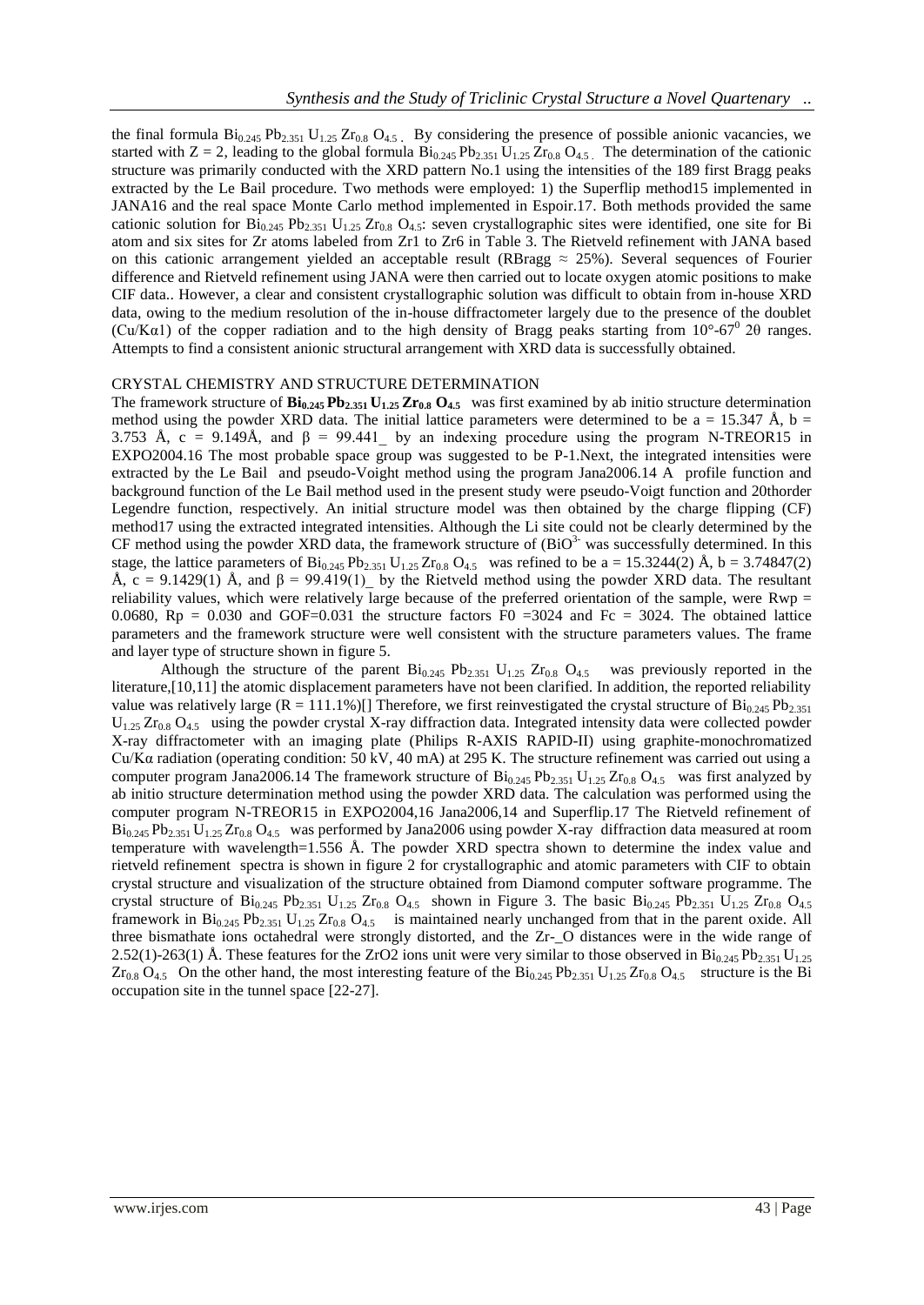

**Figure1.** Powder XRD spectra of  $Bi_{0.245}Pb_{2.351}U_{1.25}Zr_{0.8}O_{4.5}$ 



**Figure 2.** Observed, calculated, and difference pattern for the Rietveld refinement using the powderX-ray diffraction data of  $Bi_{0.245}Pb_{2.351}U_{1.25}Zr_{0.8}O_4$ . The short vertical lines below the profiles mark positions of all position Bragg reflections of  $Bi_{0.245}Pb_{2.351}U_{1.25}Zr_{0.8}O_4$ .

# **Table 1 Crystallographic data**

| $Bi_{0.245}Pb_{2.351}U_{1.25}Zr_{0.8}O_4$                                                |
|------------------------------------------------------------------------------------------|
| $980.8$ g/mol                                                                            |
| triclinic                                                                                |
| $P - 1(2)$                                                                               |
| a=6.3458 Å b=7.9400 Å c=9.1040 Å $\alpha$ =77.3239° $\beta$ =81.0395° $\gamma$ =70.6732° |
| $a/b=0.7992 b/c=0.8721 c/a=1.4346$                                                       |
| 420.59 $\AA^3$                                                                           |
|                                                                                          |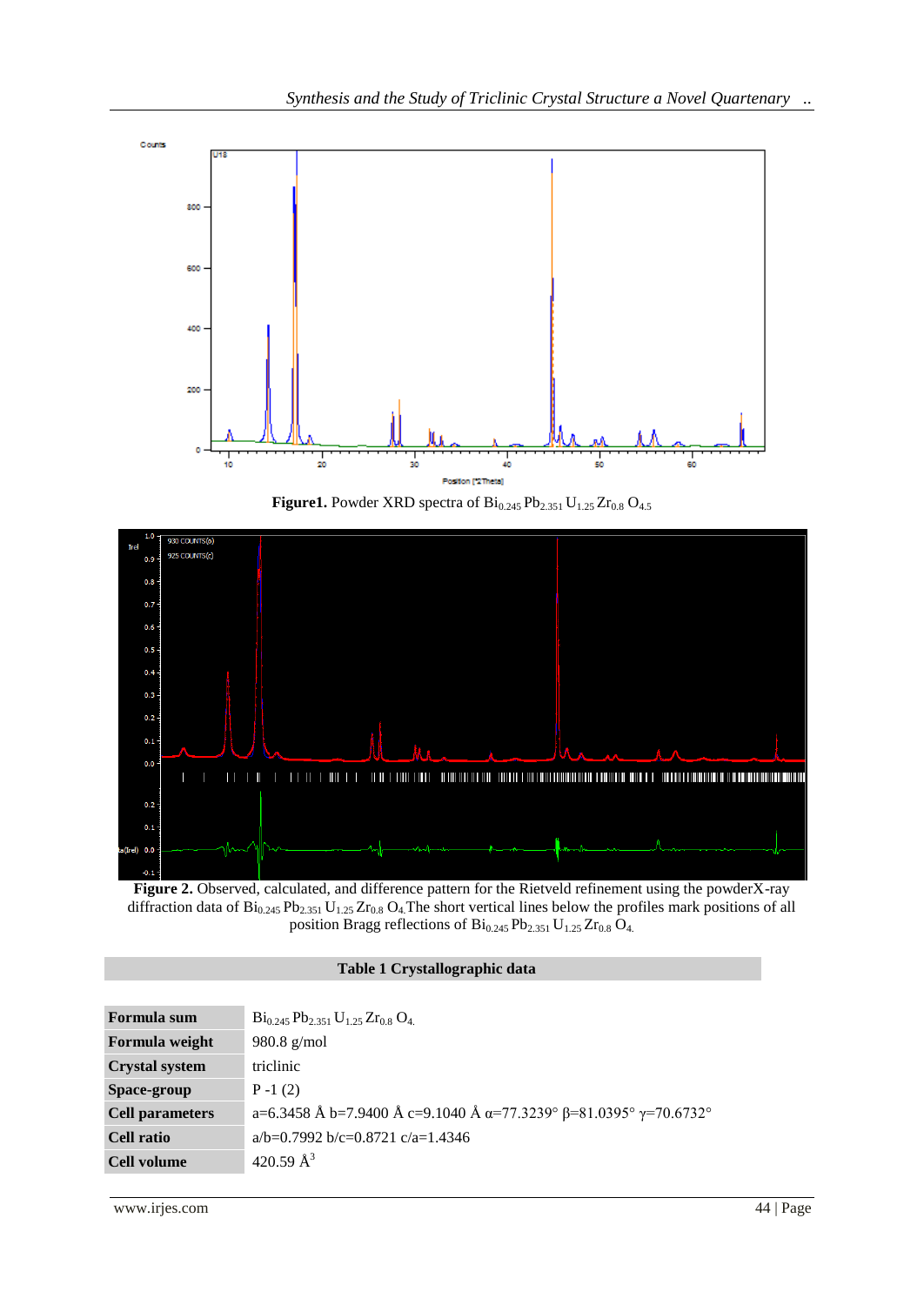| Z                       | $\mathcal{D}_{\mathcal{L}}$                    |
|-------------------------|------------------------------------------------|
| <b>Calc.</b> density    | 7.74425 $g/cm3$                                |
| <b>Meas.</b> density    | $7.67586$ g/cm <sup>3</sup>                    |
| Index                   | $0 \le h \le 2, -2 \le k \le 1, 0 \le l \le 3$ |
| <b>Pearson code</b>     | aP77                                           |
| <b>Formula type</b>     | NO2P6Q27R41                                    |
| <b>Wyckoff sequence</b> | i37dba                                         |

| <b>Atomic parameters</b> |      |    |              |                   |           |                                |          |            |
|--------------------------|------|----|--------------|-------------------|-----------|--------------------------------|----------|------------|
|                          |      |    |              |                   |           |                                |          |            |
| Atom                     | Ox.  |    |              | Wyck. Site S.O.F. | x/a       | y/b                            | z/c      | $U[\AA^2]$ |
| U1                       | $+4$ | 1d | $-1$         |                   | 1/2       | $\Omega$                       | $\Omega$ | 0.0380     |
| Pb3                      | $+2$ | 2i | 1            |                   |           | 0.37590 0.03736 0.21210 0.0380 |          |            |
| Zr1                      | $+4$ | 2i | $\mathbf{1}$ |                   |           | 0.48302 0.23384 0.05222 0.0380 |          |            |
| Zr3                      | $+4$ | 2i | 1            |                   |           | 0.15867 0.05580 0.34065 0.0380 |          |            |
| O <sub>1</sub>           | $-2$ | 2i | 1            |                   |           | 0.17603 0.12261 0.04838 0.0380 |          |            |
| O <sub>2</sub>           | $-2$ | 2i | 1            |                   |           | 0.78850 0.43464 0.06763 0.0380 |          |            |
| O <sub>3</sub>           | $-2$ | 2i | 1            |                   |           | 0.01202 0.22500 0.07177 0.0380 |          |            |
| O4                       | $-2$ | 2i | 1            |                   |           | 0.54448 0.24309 0.47121        |          | 0.0380     |
| O <sub>5</sub>           | $-2$ | 2i | 1            |                   |           | 0.18992 0.07424 0.05316 0.0380 |          |            |
| O6                       | $-2$ | 2i | 1            |                   |           | 0.34616 0.58922 0.19284 0.0380 |          |            |
| O7                       | $-2$ | 2i | 1            |                   |           | 0.59003 0.17090 0.24819 0.0380 |          |            |
| O8                       | $-2$ | 2i | 1            |                   |           | 0.21509 0.01620 0.02306 0.0380 |          |            |
| O <sub>9</sub>           | $-2$ | 2i | 1            |                   |           | 0.81389 0.79639 0.29358 0.0380 |          |            |
| O <sub>10</sub>          | $-2$ | 2i | $\mathbf 1$  |                   |           | 0.66418 0.37776 0.46437        |          | 0.0380     |
| O11                      | $-2$ | 2i | $\mathbf{1}$ |                   |           | 0.06288 0.24578 0.68821        |          | 0.0380     |
| O <sub>12</sub>          | $-2$ | 1a | $-1$         |                   | 1.00000 0 |                                | 0        | 0.0380     |
| O <sub>13</sub>          | $-2$ | 2i | 1            |                   |           | 0.66024 0.09934 0.29221        |          | 0.0380     |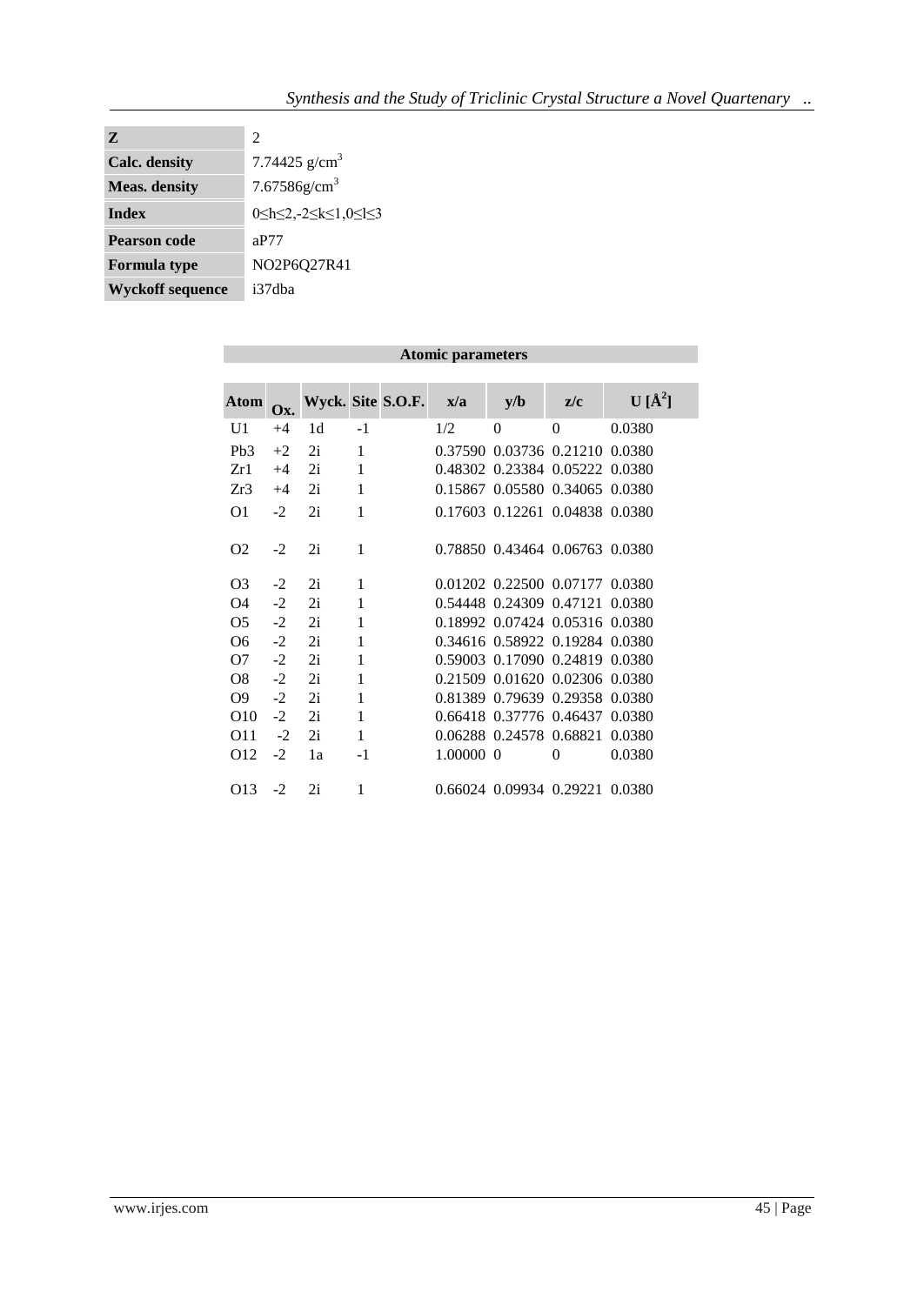

*Synthesis and the Study of Triclinic Crystal Structure a Novel Quartenary ..*

**Figure 3.** Triclinic structure with 3D of  $\mathbf{Bi}_{0.245} \mathbf{Pb}_{2.351} \mathbf{U}_{1.25} \mathbf{Zr}_{0.8} \mathbf{O}_{4.5}$ 



**Figure4.**The frame work structure in closed packed with O atoms layer structure of  $Bi_{0.245}Pb_{2.351}U_{1.25}Zr_{0.8}O_{4.5}$ 

|                  |                 |                |         | Table 2. Selected Bond angles $(0)$ |
|------------------|-----------------|----------------|---------|-------------------------------------|
| U1               | O8              | O8             | 180.00  |                                     |
| O <sub>8</sub>   | Ω5              | Bi1            | 162.883 |                                     |
| Bi1              | Pb2             | Zr10           | 136.659 |                                     |
| Pb2              | Zr21            | O <sub>9</sub> | 139.27  |                                     |
| P <sub>b</sub> 2 | O11             | Zr5            | 63.431  |                                     |
| Pb2              | Zr2             | Bi1            | 169.228 |                                     |
| Zr2              | O <sub>11</sub> | Zr12           | 111.116 |                                     |
| Bi1              | O11             | Zr10           |         | 62.102                              |
|                  |                 |                |         |                                     |

www.irjes.com 46 | Page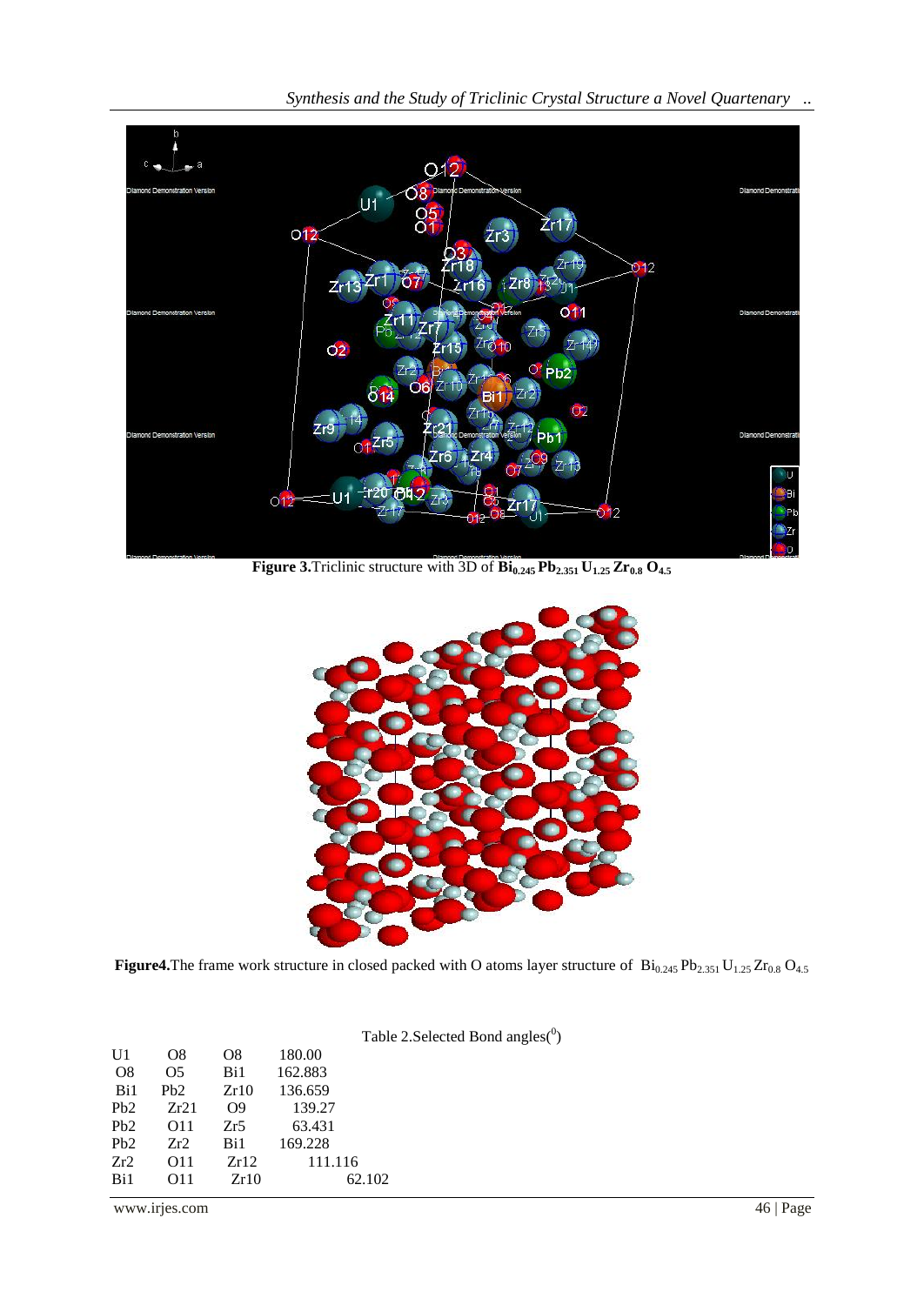| Bi1 | Pb1            | O7              |         | 136.501        |                 |                                       |        |
|-----|----------------|-----------------|---------|----------------|-----------------|---------------------------------------|--------|
| 01  | O <sub>5</sub> | O8              | 21.696  |                |                 |                                       |        |
| O2  | O <sub>3</sub> | O14             | 145.005 |                |                 |                                       |        |
| O3  | Zr13           | Pb <sub>4</sub> |         | 52.953         |                 |                                       |        |
|     |                |                 |         |                |                 |                                       |        |
|     |                |                 |         |                |                 | <b>Table 3. Selected bond lengths</b> |        |
|     |                |                 | Number  | Atom1          |                 | Atom2 $Length(A)$                     |        |
|     |                |                 |         | 1              | U1              | Pb <sub>3</sub>                       | 1.9663 |
|     |                |                 |         | $\overline{2}$ | U1              | Zr1                                   | 1.9809 |
|     |                |                 |         | 3              | U1              | O <sub>5</sub>                        | 1.8747 |
|     |                |                 |         | $\overline{4}$ | U <sub>1</sub>  | Pb <sub>3</sub>                       | 1.9663 |
|     |                |                 |         | 5              | U <sub>1</sub>  | Zr1                                   | 1.9809 |
|     |                |                 |         | 6              | U <sub>1</sub>  | O <sub>5</sub>                        | 1.8747 |
|     |                |                 |         | 7              | Bi1             | Pb <sub>2</sub>                       | 1.6958 |
|     |                |                 |         | 8              | Bi1             | Zr2                                   | 3.5119 |
|     |                |                 |         | 9              | Bi1             | O <sub>6</sub>                        | 2.1440 |
|     |                |                 |         | 11             | O4              | Bi1                                   | 2.8602 |
|     |                |                 |         | 12             | O6              | Zr1                                   | 2.6468 |
|     |                |                 |         | 13             | U1              | Pb <sub>3</sub>                       | 1.9663 |
|     |                |                 |         | 14             | Pb <sub>3</sub> | Zr1                                   | 2.5500 |
|     |                |                 |         | 15             | Pb <sub>3</sub> | O5                                    | 1.8838 |
|     |                |                 |         | 16             | Zr1             | O <sub>5</sub>                        | 2.5722 |
|     |                |                 |         | 17             | Zr2             | O4                                    | 2.6359 |
|     |                |                 |         | 18             | Zr2             | O4                                    | 2.6359 |

correlation terms.22 The atomic spheres used were 2.4 au for the Pb atom, 1.9 au for the Zr atom, and 1.7 au for the O atom in **Bi0.245 Pb2.351 U1.25 Zr0.8 O4.5** , and 1.5 au for the Bi atom, 1.8 au for the U atom, and 1.7 au for the O atom in **Bi0.245 Pb2.351 U1.25 Zr0.8 O4.5** The plane-wave cutoff was 7.0, where RMT is the smallest atomic sphere radius in the unit cell and Kmax is the magnitude of the largest k vector[28]. Self-consistency was carried out on a 400 k-points mesh in the full Brillouin zone. The energy criterion for self-consistency was set to less than 0.001 eV per formula unit. The present structural parameters for  $\mathbf{Bi}_{0.245} \mathbf{Pb}_{2.351} \mathbf{U}_{1.25} \mathbf{Zr}_{0.8} \mathbf{O}_{4.5}$  by ab initio method via powder XRD.

### **ELECTROCHEMICAL MEASUREMENTS.**

Electrochemical Pb insertion/ extraction experiments for **Bi0.245 Pb2.351 U1.25 Zr0.8 O4.5** were performed usinglead coin-type cells. The working electrode was prepared by mixing 62% active material, 31% acetylene black, and 7% polytetrafluoroethylene (PTFE) powder in weight by pressing the mixture onto an Al mesh having a diameter of 15 mm under a pressure of 20 MPa. The counter electrode was a Pb foil having a diameter of 20 mm[29]. The separator was a microporous polypropylene sheet. A solution of **Bi0.245 Pb2.351 U1.25 Zr0.8 O4.5**  in a 50:50 mixture of ethylene carbonate (EC) and diethylcarbonate (DEC) by volume (analytical grade ) was used as the electrolyte. Cells were constructed in an argon-filled glove box, and electrochemical measurements were carried out with a constant current density per unit of mass of the active material, 10 mA  $g^{-1}$ , between 1.0 and 3.0 V at 25  $^{\circ}$ C after standing 6 h under an open circuit condition. AC impedance measurements for **Bi**<sub>0.245</sub> **Pb2.351 U1.25 Zr0.8 O4.5** was conducted using a Solartron 1260 impedance analyzer operating at 10 mV applied ac amplitude at 13 MHz-10 Hz frequencies at room temperature[30].

#### **III. CONCLUSIONS**

In the present study, quaternary  $Bi_{0.245}Pb_{2.351}U_{1.25}Zr_{0.8}O_{4.5}$  was successfully prepared and structure determined by ab ignition methods from starting material as a parent compound via  $UO_2$ ,  $Bi_2O_3$  ZrO<sub>2</sub> and PbO<sub>2</sub> to 1100<sup>o</sup>C. The phase purity and chemical composition of the ion-exchanged samples were well characterized. The crystal structure of  $Bi_{0.245}$   $Pb_{2.351}$   $U_{1.25}$   $Zr_{0.8}$   $Q_{4.5}$  was refined by Rietveld refinement using the powder X-ray diffraction data. The basic  $(Bi_{0.245}Pb_{2.351}U_{1.25}Zr_{0.8}O_{4.5}$  framework in  $Bi_{0.245}Pb_{2.351}U_{1.25}Zr_{0.8}O_{4.5}$  was maintained nearly unchanged from that in the parent materials. The Pb occupation site in the tunnel space shifted to the  $y = 0.5$ position, and the moving resulted in the tetrahedral coordination with oxygen atoms planar coordination in  $Bi_{0.245}$  Pb<sub>2.351</sub> U<sub>1.25</sub> Zr<sub>0.8</sub> O<sub>4.5</sub> U is coordinated with octahedral arrangement along with Zr is also coordinated wit oxygen atoms by hexagonal. In all respect the crystal of cited oxide is triclinic having P-1 space grop. The structural validity was confirmed by bond valence sums calculation, with situ XRD measurements, and the results of the present first-principles calculation by the FLAPW method. This unusual Pb-O coordination may